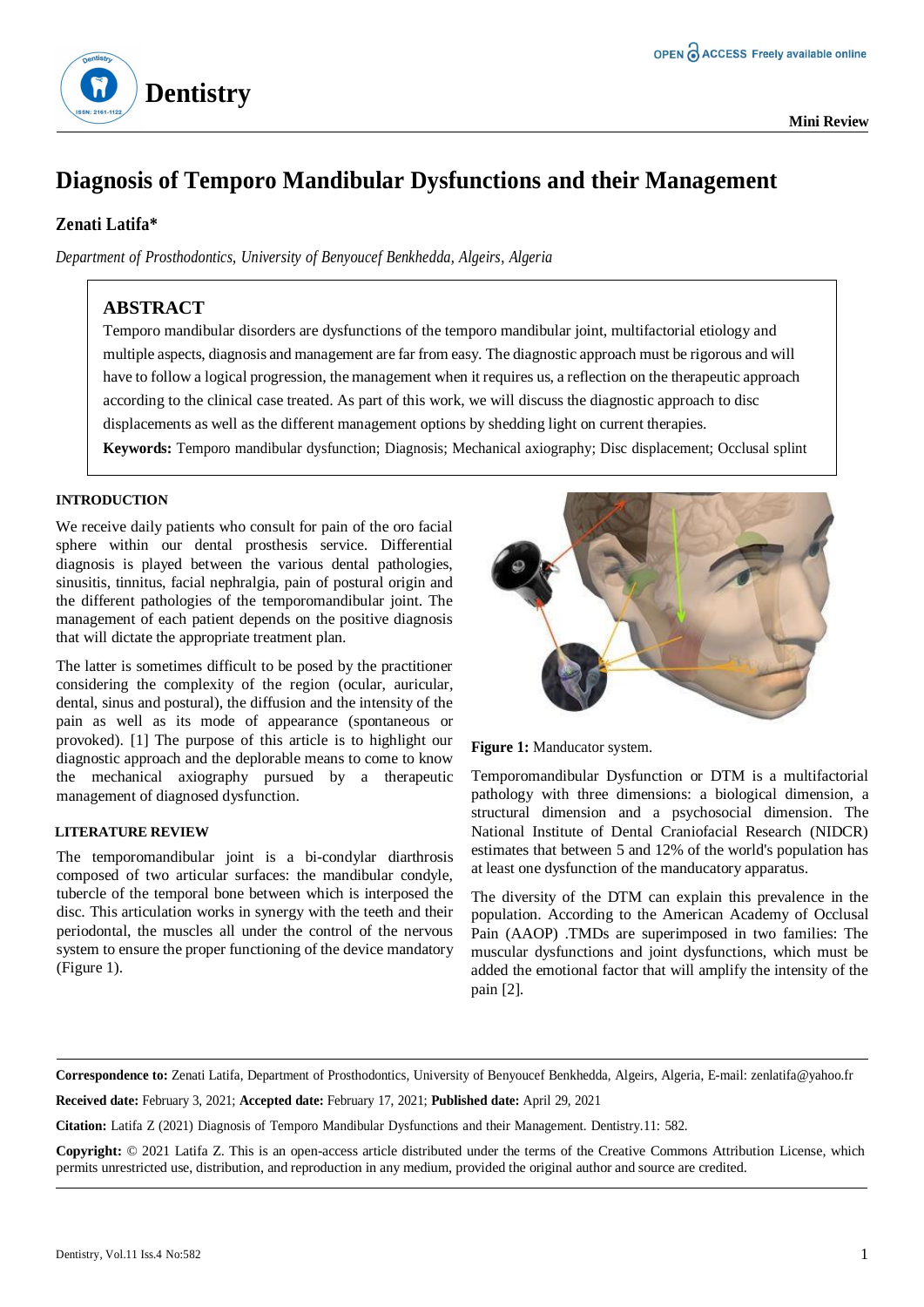## OPEN C ACCESS Freely available online

#### **Latifa**

#### **How to conduct your diagnosis?**

The diagnosis will begin with a consultation that will include a clinical card followed by an interview that will gather the subjective elements by creating a relationship of trust with the patient often stressed because of his problems. An exobuccal clinical examination associated with muscular and articular palpations and endobuccal in search of a dental cause, the pan will ask systematically because it allows an overview (Figure 2).



**Figure 2:** Panoramic X-ray reveals an overflow filling on the 16 and a mesial version of the 48 sources of prematurity and occlusal interferences.

Pursued by an examination of the mandibular kinematics through passive and active movements of protrusion and deduction, opening and closing mouth thus drawing the diagram of FARRAR (Figures 3 and 4).







**Figure 4:** Different Farrar diagram according to the clinical case.

The main cardinal clinical signs are grouped under the term: ADB "Noise, Algia, Dyskenesia"[3].

#### **Complementary exams**

So-called "complementary" examinations such as medical imaging can complement this diagnostic approach.

**Imaging:** Different techniques can be used to explore ATM. CT tomography; scanner, Cone Beam and MRI .The acquisition of medical imaging allows a more or less accurate detection of dysfunctions, each of them makes it possible to highlight that the contralateral bone structures of the MRI that can visualize and structures bones and soft structures of the ATM: the gold standard (Figures 5 and 6) [4,5].



Figure 5: medical imaging according to the acquisition mode allows visualizing only 50% (static and dynamic state of the ATM).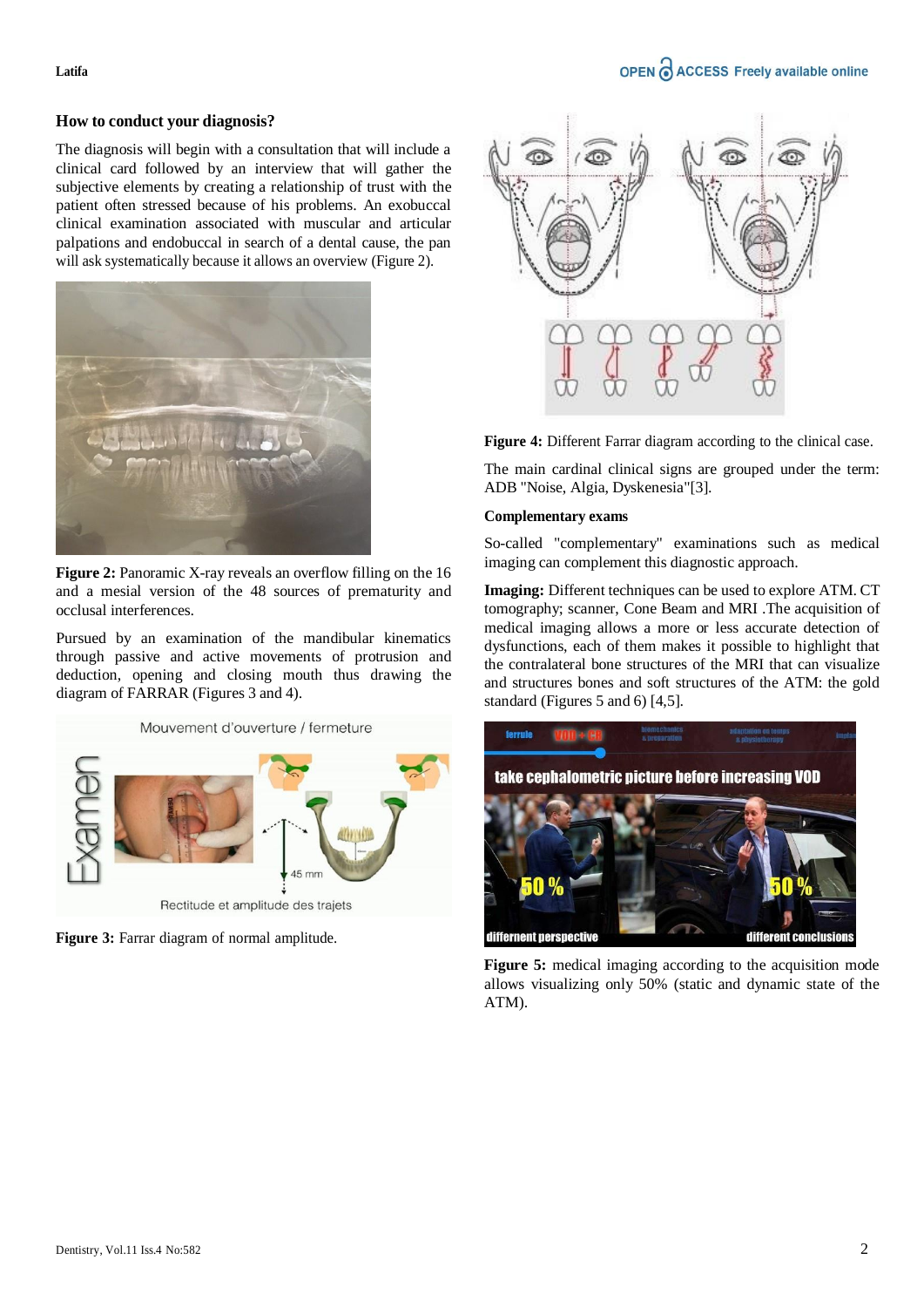**Latifa** 



Figure 6: The difference between different imaging techniques represented by a banana.

Unfortunately we can't address our patients for MRI of the ATM, in medical terms patients are more important for magnetic resonance examinations, which is why we exploit the advantages of mechanical axiography such as the Quick axis of the firm FAG (Figure 7) [6].



**Figure 7:** Axiography mounted on patient.

#### **Axiography**

Mack and Slavicek were the first to have created an extraoral device materializing condylar and mandibular kinematics. Since its use has become rational in aids to diagnosis of TMJ.

The apparatus consists of two arches mounted parallel in the frontal plane, an occlusal fork inserted on the mandibular arch and previously loaded with a polyvinyl siloxane impression material.

A sagittal arch recording arm on which the record pen and the drum stand next to right and left para-condylar flags The recording stylus is fixed on the locator arm in contact with the corresponding recording area at the intersection of the two horizontal and frontal axes, thus materializing the arbitrary hinge axis: this is the point '0'. The patient is asked to perform opening and closing movements by previously inserting carbon paper between the recording pen and the para-condylar flag.

Thanks to the analysis of the para-condylar recording ranges of axiographic recordings: direct perception of the amplitude, the

shape, the possible rupture of the condylar path has largely facilitated the establishment of the positive diagnosis and thereafter the therapeutic decision in relation to each clinical case so we saw the creation of a standard mapping of the patients of our service.

Interposed with that established by Dupas in 1992, the correspondence was perfect despite that there is infinity of axiographic trace. This superposition concerns the shape and angulation of plots recorded on the para-condylian flags (Figures 8 and 9) [7].



**Figure 8:** Cartography of axiographic plots.



Figure 9: Example of superposition between two axiographic recordings (that of Dupas on the left and ours on the right).

Typical axiographic traces corresponded to:

- **•**Disc displacement with reduction
- **•**Acute Irreducible disc displacement
- **•**Chronic Irreducible disc displacement
- **•**Muscular Incoordination

Disc displacement with reduction: The axiographic tracing is characterized by an articulated jump upwards during the mouth opening movement or down during the closing movement, this articulated jump can be early, late or in the middle of the path synonymous with the condyle mandibular could catch up with his joint disc during mandibular kinematics.

The prognosis is favorable especially if the jump of joint is precocious (Figure 10).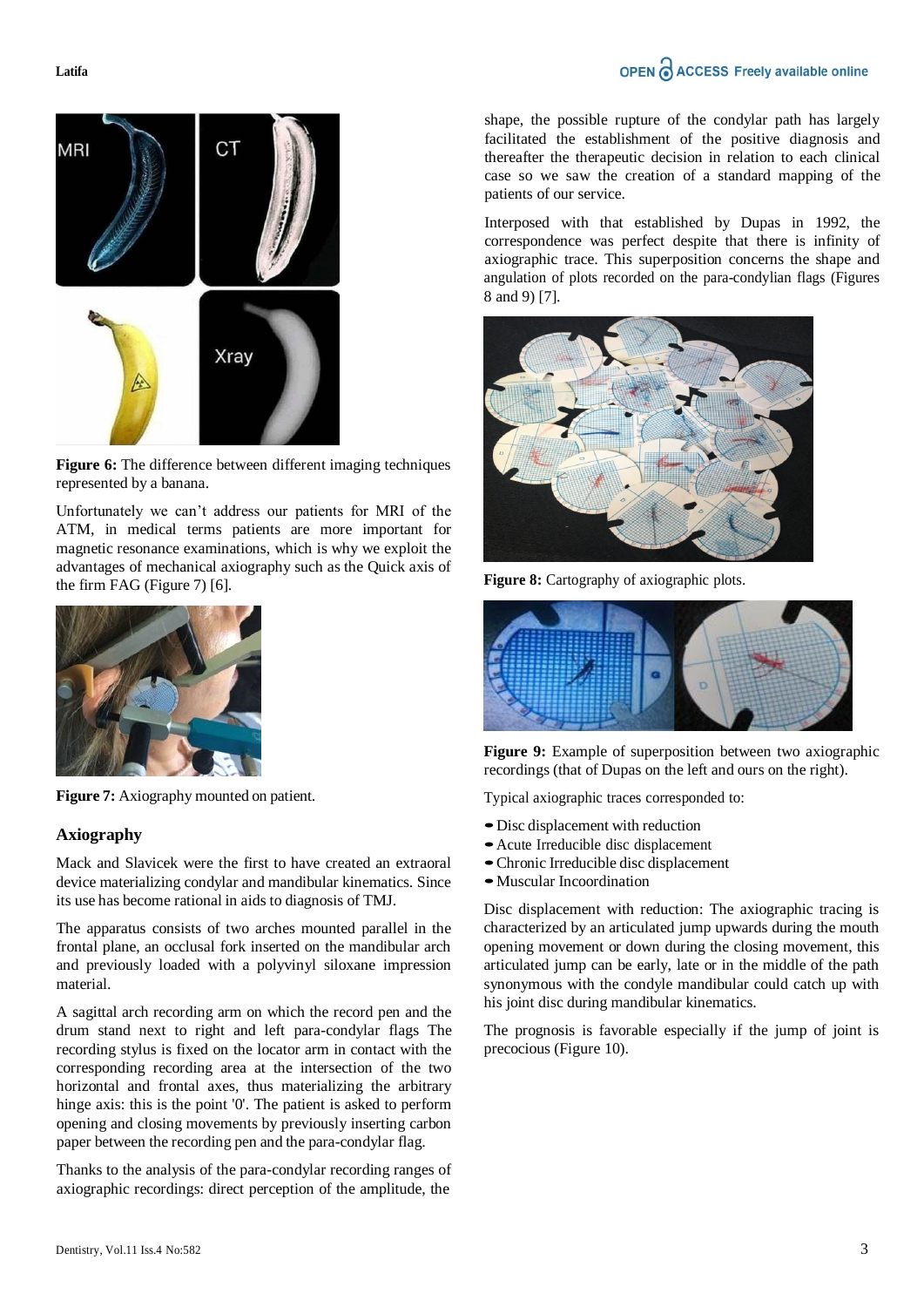

**Figure 10:** Plot of a reducible disc displacement with a click of go and return.

Acute Irreducible disc displacement: The axiographic examination shows a short straight line associated with overlays (Figure 11).



**Figure 11:** Plot of an acute irreducible disc displacement.

Chronic Irreducible disc displacement: The axiographic plot may be similar to the physiological one except that the concavity, which tends to disappear, in this case the value of the angle of the condylar slope tends to decrease (Figure 12).



**Figure 12:** Plot of a chronic irreducible disc displacement.

Muscular Incoordination: The plot is often split and overloaded with small jerky movements synonymous with ligamentous distortion (Figure 13).



**Figure 13:** Tracing a muscular incoordination.

Therapeutic management: We start by changing the behavior with common sense tips like not cracking in apples, sandwiches, avoiding yawning and adopting a good postural position during the day and night.

Restoration of functional occlusal curves following precise occlusal analysis on semi-adaptable articulator. It is done by two methods: additive to the composite and subtractive by selective grinding to freedom of functional movements Restore edentulousness when it exists to optimally ensure the three occlusal functions: mandibular guidance and centering. Sometimes we have to move to the port of occlusal splint, three types of splints are proposed in the scientific literature and whose effectiveness has been proven by many works.

#### **Three types of occlusal splint exist**

BOA (Anterior occlusal abutment): Short-term emergency treatment (five days) in case of acute muscular symptomatology, performed extemporaneously in the dental office using photopolymerizable resin, the wearing will be continuous with the exception of meals (Figure 14) [8-10].



**Figure 14:** Anterior occlusal abutment.

Occlusal splint Muscle Reconditioning: It is made on articulator semi adaptable to the real settings (condylar slope, angle of Bennet) and in centered relation ensuring a good functional former guide and balanced posterior contacts, indicated in case of chronic musculo-articular symptomatology. Its port is nocturnal for a few weeks (Figure 15).



**Figure 15:** Muscle reconditioning occlusal splint principle and clinical realization.

Prepositioning splint: It is a partial posterior occlusal gutter ensuring contacts between the anterior teeth themselves, the